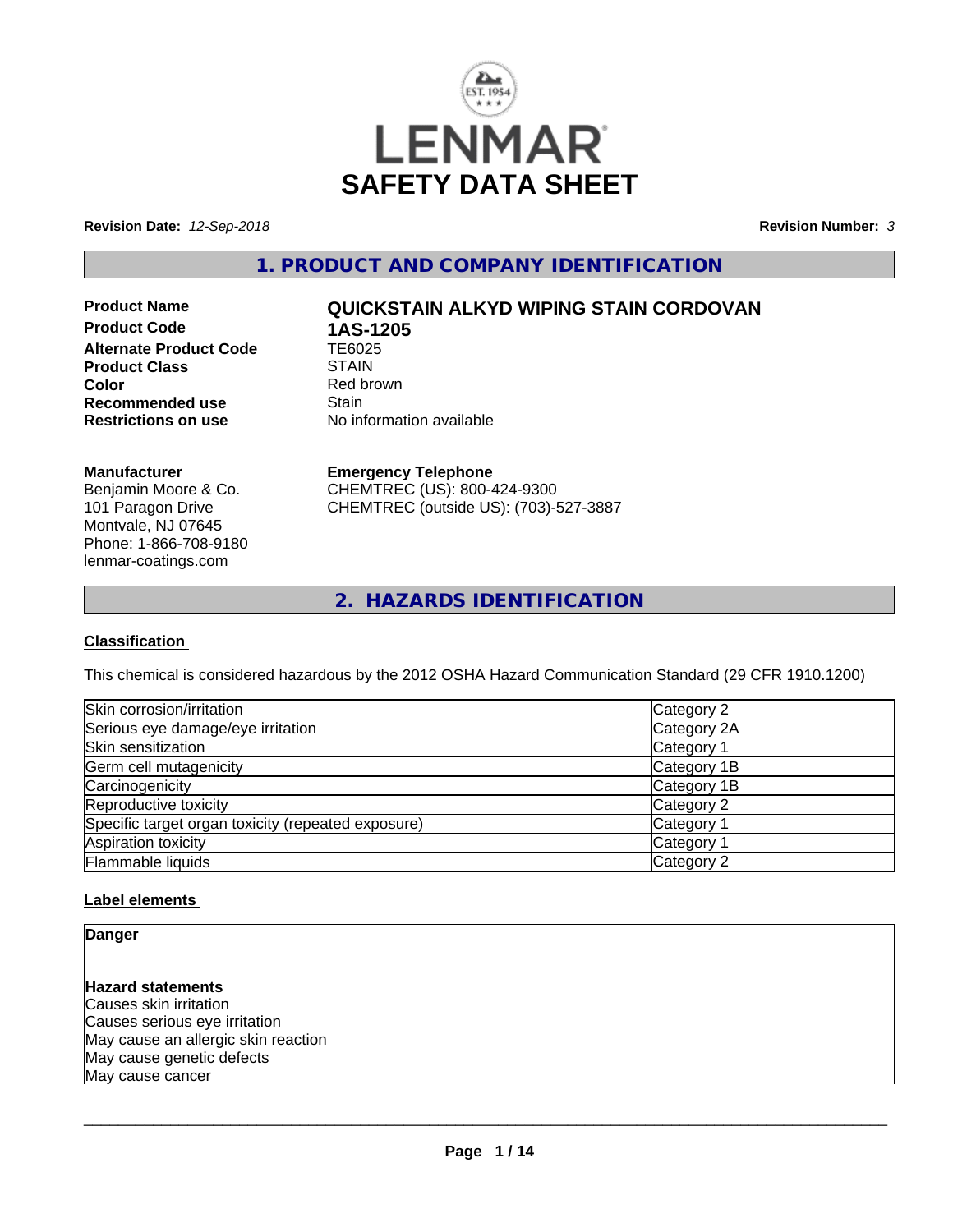Suspected of damaging fertility or the unborn child Causes damage to organs through prolonged or repeated exposure May be fatal if swallowed and enters airways Highly flammable liquid and vapor



## **Precautionary Statements - Prevention**

Obtain special instructions before use Do not handle until all safety precautions have been read and understood Use personal protective equipment as required Wash face, hands and any exposed skin thoroughly after handling Contaminated work clothing should not be allowed out of the workplace Do not breathe dust/fume/gas/mist/vapors/spray Do not eat, drink or smoke when using this product Keep away from heat, hot surfaces, sparks, open flames and other ignition sources. No smoking Keep container tightly closed Ground/bond container and receiving equipment Use explosion-proof electrical/ventilating/lighting/equipment Use only non-sparking tools Take precautionary measures against static discharge Wear protective gloves/protective clothing/eye protection/face protection **Precautionary Statements - Response** IF exposed or concerned: Get medical advice/attention

\_\_\_\_\_\_\_\_\_\_\_\_\_\_\_\_\_\_\_\_\_\_\_\_\_\_\_\_\_\_\_\_\_\_\_\_\_\_\_\_\_\_\_\_\_\_\_\_\_\_\_\_\_\_\_\_\_\_\_\_\_\_\_\_\_\_\_\_\_\_\_\_\_\_\_\_\_\_\_\_\_\_\_\_\_\_\_\_\_\_\_\_\_

## **Eyes**

IF IN EYES: Rinse cautiously with water for several minutes. Remove contact lenses, if present and easy to do. Continue rinsing

If eye irritation persists: Get medical advice/attention

**Skin**

If skin irritation or rash occurs: Get medical advice/attention

IF ON SKIN (or hair): Remove/Take off immediately all contaminated clothing. Rinse skin with water/shower Wash contaminated clothing before reuse

**Ingestion**

IF SWALLOWED: Immediately call a POISON CENTER or doctor/physician

Do NOT induce vomiting

## **Fire**

In case of fire: Use CO2, dry chemical, or foam for extinction

## **Precautionary Statements - Storage**

Store locked up Store in a well-ventilated place. Keep cool

## **Precautionary Statements - Disposal**

Dispose of contents/container to an approved waste disposal plant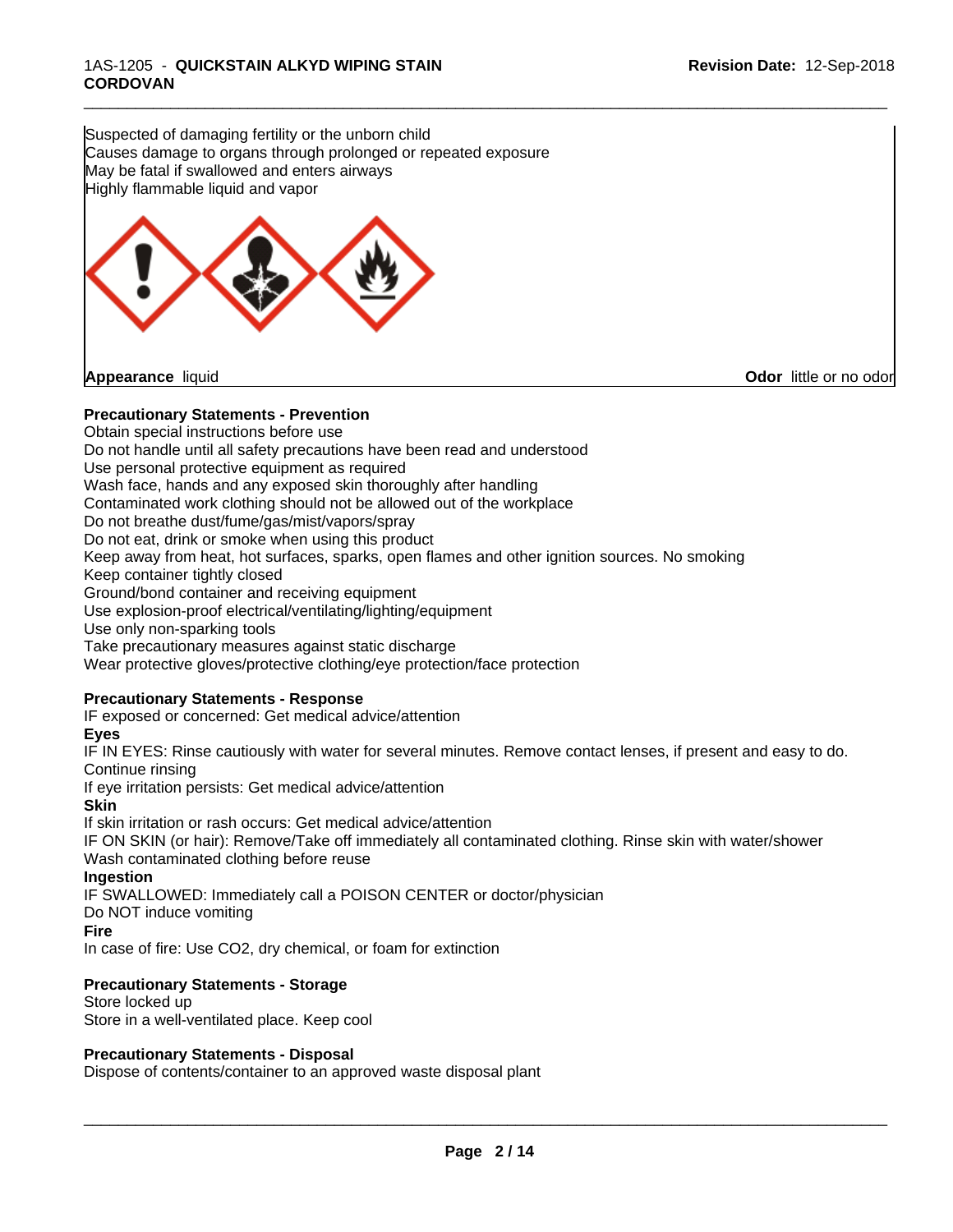## **Hazards not otherwise classified (HNOC)**

Rags, steel wool or waste soaked with this product may spontaneously catch fire if improperly discarded

## **Other information**

No information available

#### **Other hazards**

May cause allergic skin reaction

# **3. COMPOSITION INFORMATION ON COMPONENTS**

\_\_\_\_\_\_\_\_\_\_\_\_\_\_\_\_\_\_\_\_\_\_\_\_\_\_\_\_\_\_\_\_\_\_\_\_\_\_\_\_\_\_\_\_\_\_\_\_\_\_\_\_\_\_\_\_\_\_\_\_\_\_\_\_\_\_\_\_\_\_\_\_\_\_\_\_\_\_\_\_\_\_\_\_\_\_\_\_\_\_\_\_\_

| <b>Chemical name</b>                        | <b>CAS No.</b> | Weight-% |
|---------------------------------------------|----------------|----------|
| Distillates, petroleum, hydrotreated light  | 64742-47-8     | 15       |
| Hydrotreated light naphtha                  | 64742-49-0     | 10       |
| Solvent naphtha, petroleum, light aromatic  | 64742-95-6     | 10       |
| Solvent naphtha (petroleum), heavy aromatic | 64742-94-5     | 10       |
| Stoddard solvent                            | 8052-41-3      | 10       |
| n-Butyl acetate                             | 123-86-4       | 5        |
| 1,2,4-Trimethylbenzene                      | 95-63-6        | 5        |
| 2-Butoxyethanol                             | 111-76-2       | 5        |
| VM&P naphtha                                | 64742-89-8     | 5        |
| Raw Umber Pigment                           | 12713-03-0     | 5        |
| Xylene                                      | 1330-20-7      | 5        |
| Naphthalene                                 | $91 - 20 - 3$  |          |
| Ethyl benzene                               | $100 - 41 - 4$ | 0.5      |
| Cumene                                      | 98-82-8        | 0.5      |
| Octane                                      | 111-65-9       | 0.5      |
| Heptane                                     | 142-82-5       | 0.5      |
| Rosin                                       | 8050-09-7      | 0.5      |
| Carbon black                                | 1333-86-4      | 0.5      |

# **4. FIRST AID MEASURES**

#### **Description of first aid measures**

| <b>General Advice</b> | If symptoms persist, call a physician. Show this safety data sheet to the doctor in<br>attendance.                                                                                                                      |
|-----------------------|-------------------------------------------------------------------------------------------------------------------------------------------------------------------------------------------------------------------------|
| <b>Eye Contact</b>    | Immediately flush with plenty of water. After initial flushing, remove any contact<br>lenses and continue flushing for at least 15 minutes. Keep eye wide open while<br>rinsing. If symptoms persist, call a physician. |
| <b>Skin Contact</b>   | Wash off immediately with soap and plenty of water removing all contaminated<br>clothes and shoes. If skin irritation persists, call a physician.                                                                       |
| <b>Inhalation</b>     | Move to fresh air. If symptoms persist, call a physician.<br>If not breathing, give artificial respiration. Call a physician immediately.                                                                               |
| Ingestion             | Clean mouth with water and afterwards drink plenty of water. Do not induce<br>vomiting without medical advice. Never give anything by mouth to an unconscious                                                           |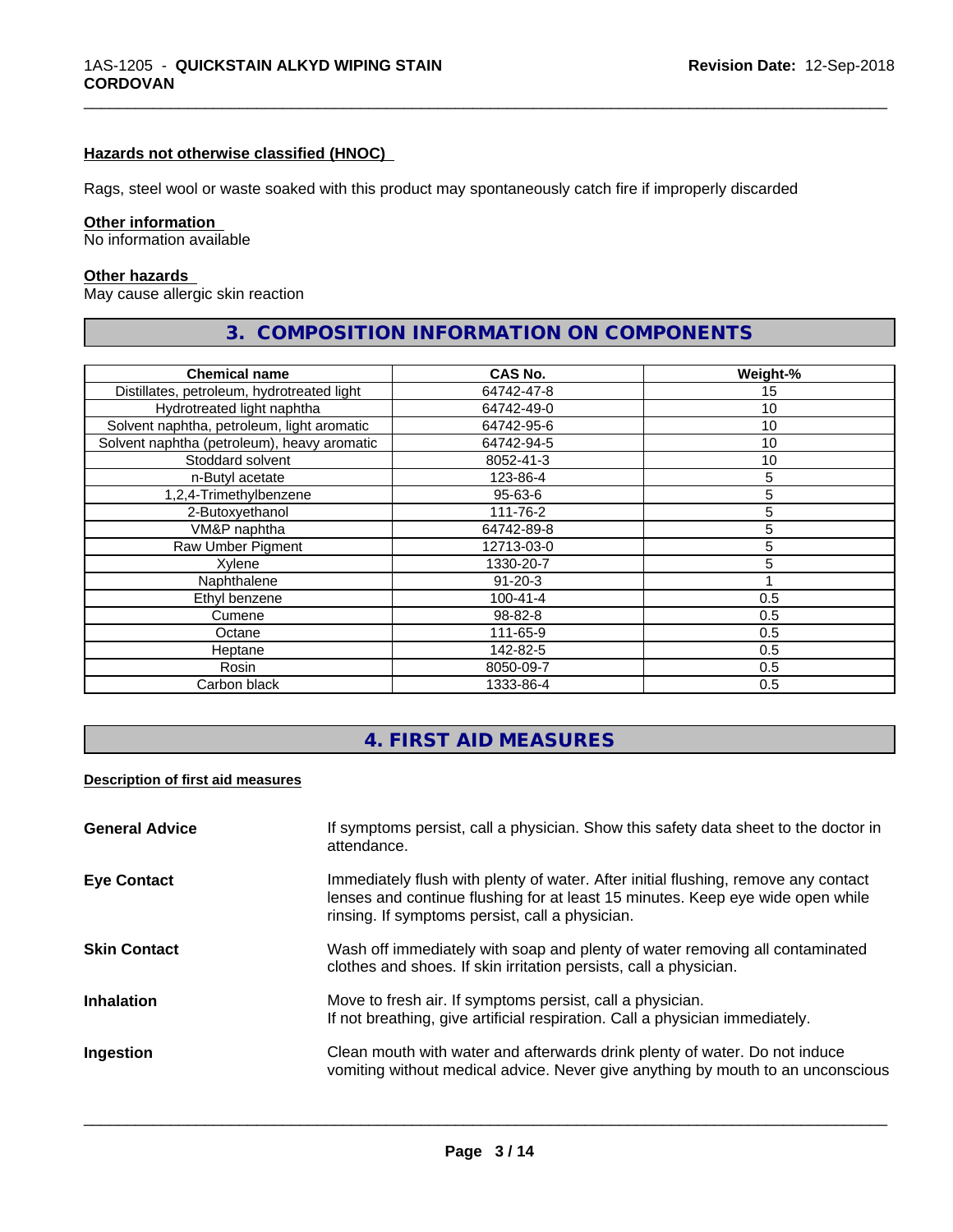|                                                                                  |                                                   | person. Consult a physician.                                                                                                                                                                                                                                                                   |  |  |  |
|----------------------------------------------------------------------------------|---------------------------------------------------|------------------------------------------------------------------------------------------------------------------------------------------------------------------------------------------------------------------------------------------------------------------------------------------------|--|--|--|
| <b>Protection Of First-Aiders</b>                                                |                                                   | Use personal protective equipment.                                                                                                                                                                                                                                                             |  |  |  |
|                                                                                  |                                                   |                                                                                                                                                                                                                                                                                                |  |  |  |
| <b>Most Important</b><br><b>Symptoms/Effects</b>                                 |                                                   | May cause allergic skin reaction.                                                                                                                                                                                                                                                              |  |  |  |
| <b>Notes To Physician</b>                                                        | Treat symptomatically.                            |                                                                                                                                                                                                                                                                                                |  |  |  |
|                                                                                  |                                                   | 5. FIRE-FIGHTING MEASURES                                                                                                                                                                                                                                                                      |  |  |  |
| <b>Flammable Properties</b>                                                      |                                                   | Vapors may travel considerable distance to a source of<br>ignition and flash back. Vapors may cause flash fire.                                                                                                                                                                                |  |  |  |
| <b>Suitable Extinguishing Media</b>                                              |                                                   | Foam, dry powder or water. Use extinguishing measures<br>that are appropriate to local circumstances and the<br>surrounding environment.                                                                                                                                                       |  |  |  |
| <b>Firefighters</b>                                                              | <b>Protective Equipment And Precautions For</b>   | As in any fire, wear self-contained breathing apparatus<br>pressure-demand, MSHA/NIOSH (approved or equivalent)<br>and full protective gear.                                                                                                                                                   |  |  |  |
| <b>Hazardous combustion products</b>                                             |                                                   | Burning may result in carbon dioxide, carbon monoxide<br>and other combustion products of varying composition<br>which may be toxic and/or irritating.                                                                                                                                         |  |  |  |
|                                                                                  | <b>Specific Hazards Arising From The Chemical</b> | Flammable. Flash back possible over considerable<br>distance. Keep product and empty container away from<br>heat and sources of ignition. Closed containers may<br>rupture if exposed to fire or extreme heat. Thermal<br>decomposition can lead to release of irritating gases and<br>vapors. |  |  |  |
| <b>Sensitivity To Mechanical Impact</b>                                          |                                                   | No                                                                                                                                                                                                                                                                                             |  |  |  |
| <b>Sensitivity To Static Discharge</b>                                           |                                                   | Yes                                                                                                                                                                                                                                                                                            |  |  |  |
| <b>Flash Point Data</b><br>Flash Point (°F)<br>Flash Point (°C)<br><b>Method</b> |                                                   | 59.0<br>15.0<br><b>PMCC</b>                                                                                                                                                                                                                                                                    |  |  |  |
| <b>Flammability Limits In Air</b>                                                |                                                   |                                                                                                                                                                                                                                                                                                |  |  |  |
| Lower flammability limit:<br><b>Upper flammability limit:</b>                    |                                                   | Not available<br>Not available                                                                                                                                                                                                                                                                 |  |  |  |
| Health: 1<br><b>NFPA</b>                                                         | Flammability: 3                                   | Instability: 0<br>Special: Not Applicable                                                                                                                                                                                                                                                      |  |  |  |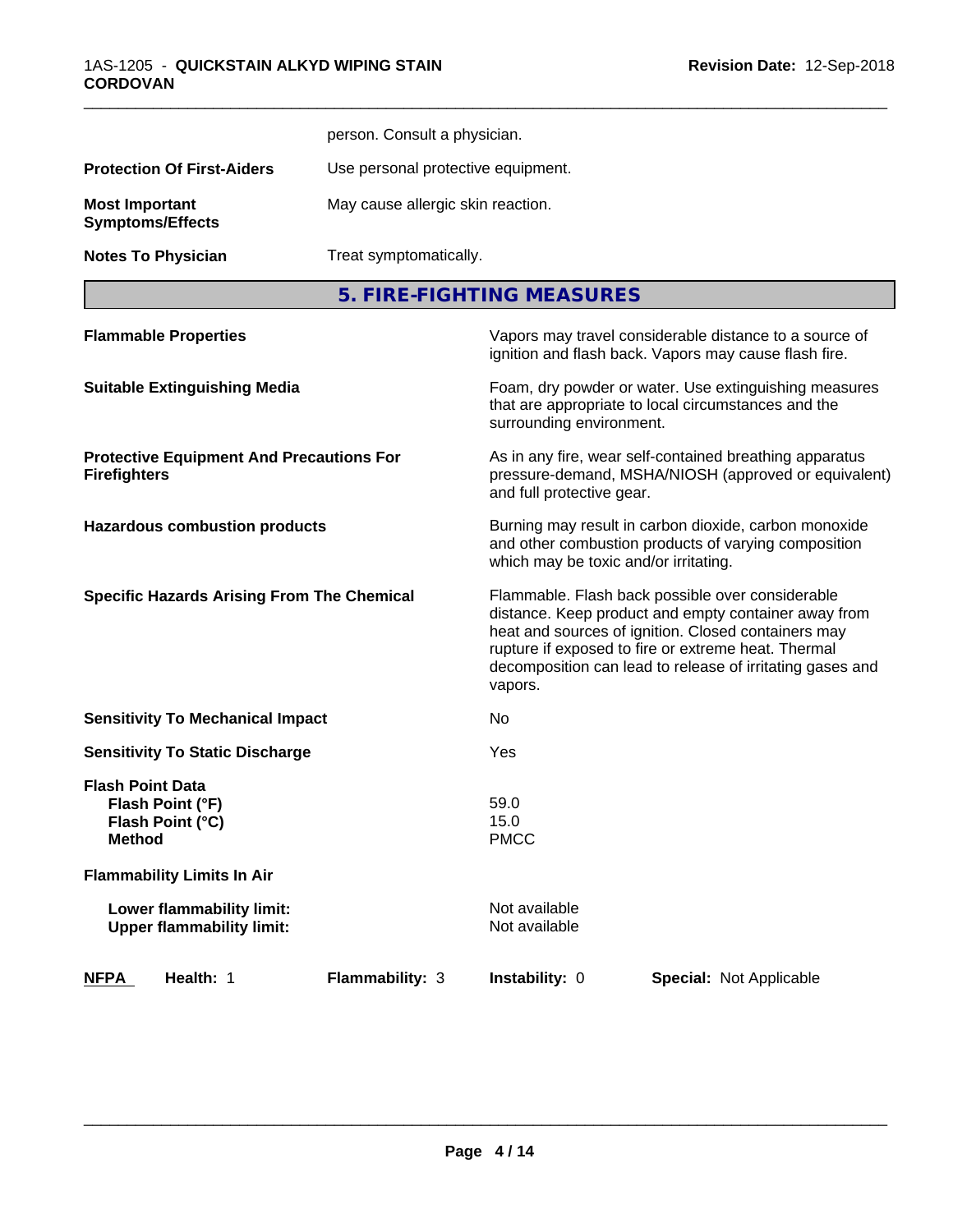#### **NFPA Legend**

- 0 Not Hazardous
- 1 Slightly
- 2 Moderate
- 3 High
- 4 Severe

*The ratings assigned are only suggested ratings, the contractor/employer has ultimate responsibilities for NFPA ratings where this system is used.*

\_\_\_\_\_\_\_\_\_\_\_\_\_\_\_\_\_\_\_\_\_\_\_\_\_\_\_\_\_\_\_\_\_\_\_\_\_\_\_\_\_\_\_\_\_\_\_\_\_\_\_\_\_\_\_\_\_\_\_\_\_\_\_\_\_\_\_\_\_\_\_\_\_\_\_\_\_\_\_\_\_\_\_\_\_\_\_\_\_\_\_\_\_

*Additional information regarding the NFPA rating system is available from the National Fire Protection Agency (NFPA) at www.nfpa.org.*

## **6. ACCIDENTAL RELEASE MEASURES**

| <b>Personal Precautions</b>      | Remove all sources of ignition. Take precautions to prevent flashback. Ground<br>and bond all containers and handling equipment. Take precautionary measures<br>against static discharges. Ensure adequate ventilation. Avoid contact with skin,<br>eyes and clothing. Use personal protective equipment.  |
|----------------------------------|------------------------------------------------------------------------------------------------------------------------------------------------------------------------------------------------------------------------------------------------------------------------------------------------------------|
| <b>Other Information</b>         | Prevent further leakage or spillage if safe to do so. Do not allow material to<br>contaminate ground water system. Prevent product from entering drains. Do not<br>flush into surface water or sanitary sewer system. Local authorities should be<br>advised if significant spillages cannot be contained. |
| <b>Environmental precautions</b> | See Section 12 for additional Ecological Information.                                                                                                                                                                                                                                                      |
| <b>Methods for Cleaning Up</b>   | Dam up. Soak up with inert absorbent material. Use a non-sparking or explosion<br>proof means to transfer material to a sealed, appropriate container for disposal.<br>Clean contaminated surface thoroughly.                                                                                              |

## **7. HANDLING AND STORAGE**

| <b>Handling</b>               | Avoid contact with skin, eyes and clothing. Wear personal protective equipment.<br>Do not breathe vapors or spray mist. Use only in ventilated areas. Prevent vapor                                                                                                                                                  |
|-------------------------------|----------------------------------------------------------------------------------------------------------------------------------------------------------------------------------------------------------------------------------------------------------------------------------------------------------------------|
|                               | build-up by providing adequate ventilation during and after use.<br>Take precautionary measures against static discharges. To avoid ignition of<br>vapors by static electricity discharge, all metal parts of the equipment must be<br>grounded. Keep away from heat, sparks and flame. Do not smoke. Extinguish all |
|                               | flames and pilot lights, and turn off stoves, heaters, electric motors and other<br>sources of ignition during use and until all vapors are gone. Ignition and/or flash<br>back may occur.                                                                                                                           |
| <b>Storage</b>                | Keep containers tightly closed in a dry, cool and well-ventilated place. Keep away<br>from heat. Keep away from open flames, hot surfaces and sources of ignition.<br>Keep in properly labeled containers. Keep out of the reach of children.                                                                        |
|                               | <b>DANGER</b> - Rags, steel wool or waste soaked with this product may<br>spontaneously catch fire if improperly discarded. Immediately after use, place<br>rags, steel wool or waste in a sealed water-filled metal container.                                                                                      |
| <b>Incompatible Materials</b> | Incompatible with strong acids and bases and strong oxidizing agents.                                                                                                                                                                                                                                                |
|                               | Technical measures/Precautions Ensure adequate ventilation. Use only where airflow will keep vapors from building                                                                                                                                                                                                    |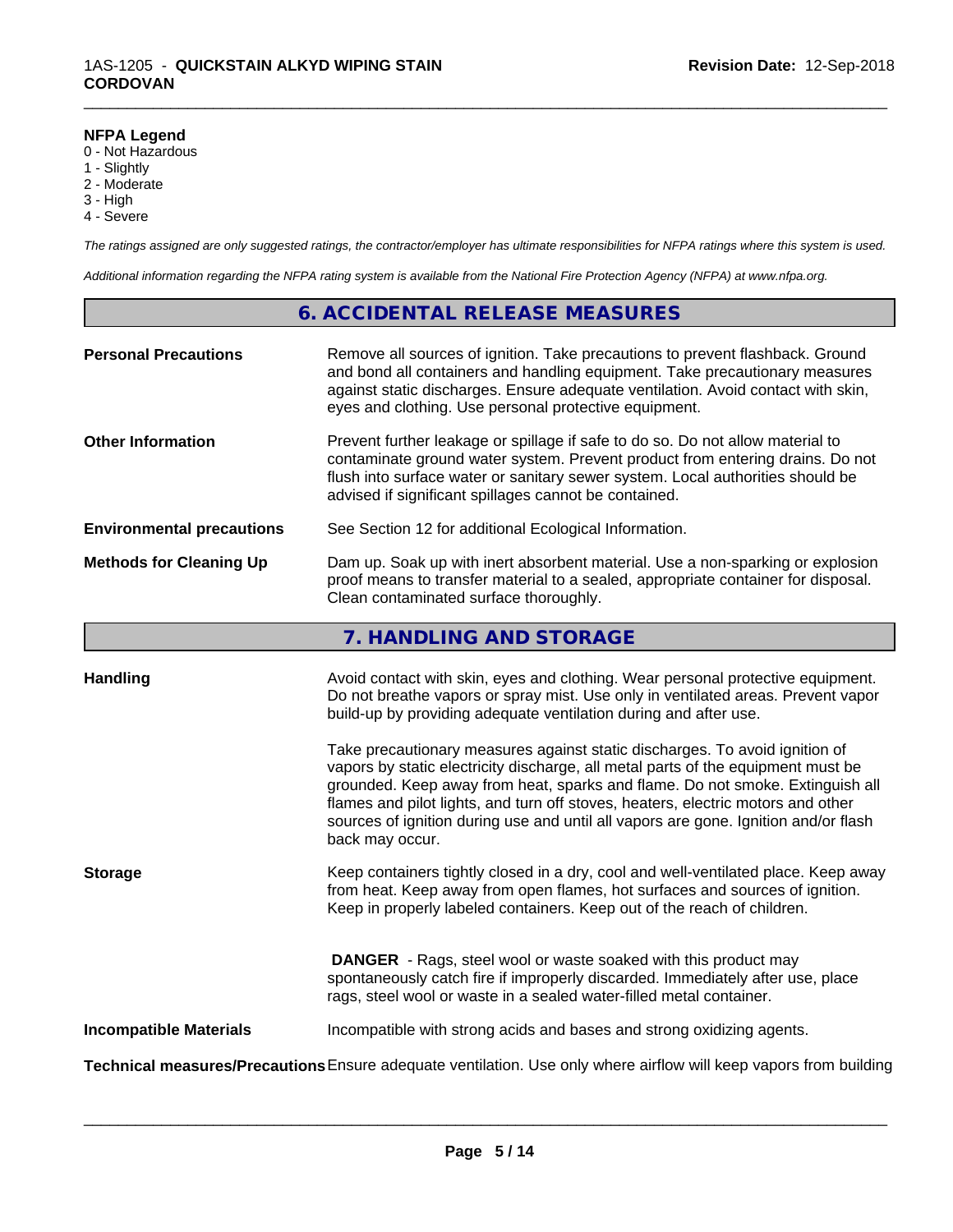up in or near the work area in adjoining rooms. Comply with all national, state, and local codes pertaining to the storage, handling, dispensing and disposal of flammable liquids.

\_\_\_\_\_\_\_\_\_\_\_\_\_\_\_\_\_\_\_\_\_\_\_\_\_\_\_\_\_\_\_\_\_\_\_\_\_\_\_\_\_\_\_\_\_\_\_\_\_\_\_\_\_\_\_\_\_\_\_\_\_\_\_\_\_\_\_\_\_\_\_\_\_\_\_\_\_\_\_\_\_\_\_\_\_\_\_\_\_\_\_\_\_

Dissipate static electricity during transfer by grounding and bonding containers and equipment before transferring material. All equipment should be non-sparking and explosion proof. Use explosion proof electrical equipment for ventilation, lighting and material handling.

**8. EXPOSURE CONTROLS/PERSONAL PROTECTION**

### **Exposure Limits**

| <b>Chemical name</b> | <b>ACGIH TLV</b>            | <b>OSHA PEL</b>                   |
|----------------------|-----------------------------|-----------------------------------|
| Stoddard solvent     | 100 ppm - TWA               | 500 ppm - TWA                     |
|                      |                             | 2900 mg/m <sup>3</sup> - TWA      |
| n-Butyl acetate      | 150 ppm - TWA               | 150 ppm - TWA                     |
|                      | 200 ppm - STEL              | 710 mg/m $3$ - TWA                |
| 2-Butoxyethanol      | 20 ppm - TWA                | 50 ppm - TWA                      |
|                      |                             | 240 mg/m $3$ - TWA                |
|                      |                             | prevent or reduce skin absorption |
| Raw Umber Pigment    | N/E                         | $5 \text{ mg/m}^3$ - Ceiling      |
| Xylene               | 100 ppm - TWA               | 100 ppm - TWA                     |
|                      | 150 ppm - STEL              | 435 mg/m $3$ - TWA                |
| Naphthalene          | 10 ppm - TWA                | 10 ppm - TWA                      |
|                      | Skin                        | 50 mg/m $3$ - TWA                 |
| Ethyl benzene        | 20 ppm - TWA                | 100 ppm - TWA                     |
|                      |                             | 435 mg/m <sup>3</sup> - TWA       |
| Cumene               | 50 ppm - TWA                | 50 ppm - TWA                      |
|                      |                             | 245 mg/m $3$ - TWA                |
|                      |                             | prevent or reduce skin absorption |
| Octane               | 300 ppm - TWA               | 500 ppm - TWA                     |
|                      |                             | 2350 mg/m <sup>3</sup> - TWA      |
| Heptane              | 400 ppm - TWA               | 500 ppm - TWA                     |
|                      | 500 ppm - STEL              | 2000 mg/m <sup>3</sup> - TWA      |
| Rosin                | Sensitizer                  | N/E                               |
| Carbon black         | $3$ mg/m <sup>3</sup> - TWA | $3.5$ mg/m <sup>3</sup> - TWA     |

### **Legend**

### **Appropriate engineering controls**

**Engineering Measures** Ensure adequate ventilation, especially in confined areas.

#### **Personal Protective Equipment**

| <b>Eye/Face Protection</b>    | Safety glasses with side-shields.                                                |
|-------------------------------|----------------------------------------------------------------------------------|
| <b>Skin Protection</b>        | Long sleeved clothing. Protective gloves.                                        |
| <b>Respiratory Protection</b> | Use only with adequate ventilation. In operations where exposure limits are      |
|                               | exceeded, use a NIOSH approved respirator that has been selected by a            |
|                               | technically qualified person for the specific work conditions. When spraying the |
|                               | product or applying in confined areas, wear a NIOSH approved respirator          |
|                               | specified for paint spray or organic vapors.                                     |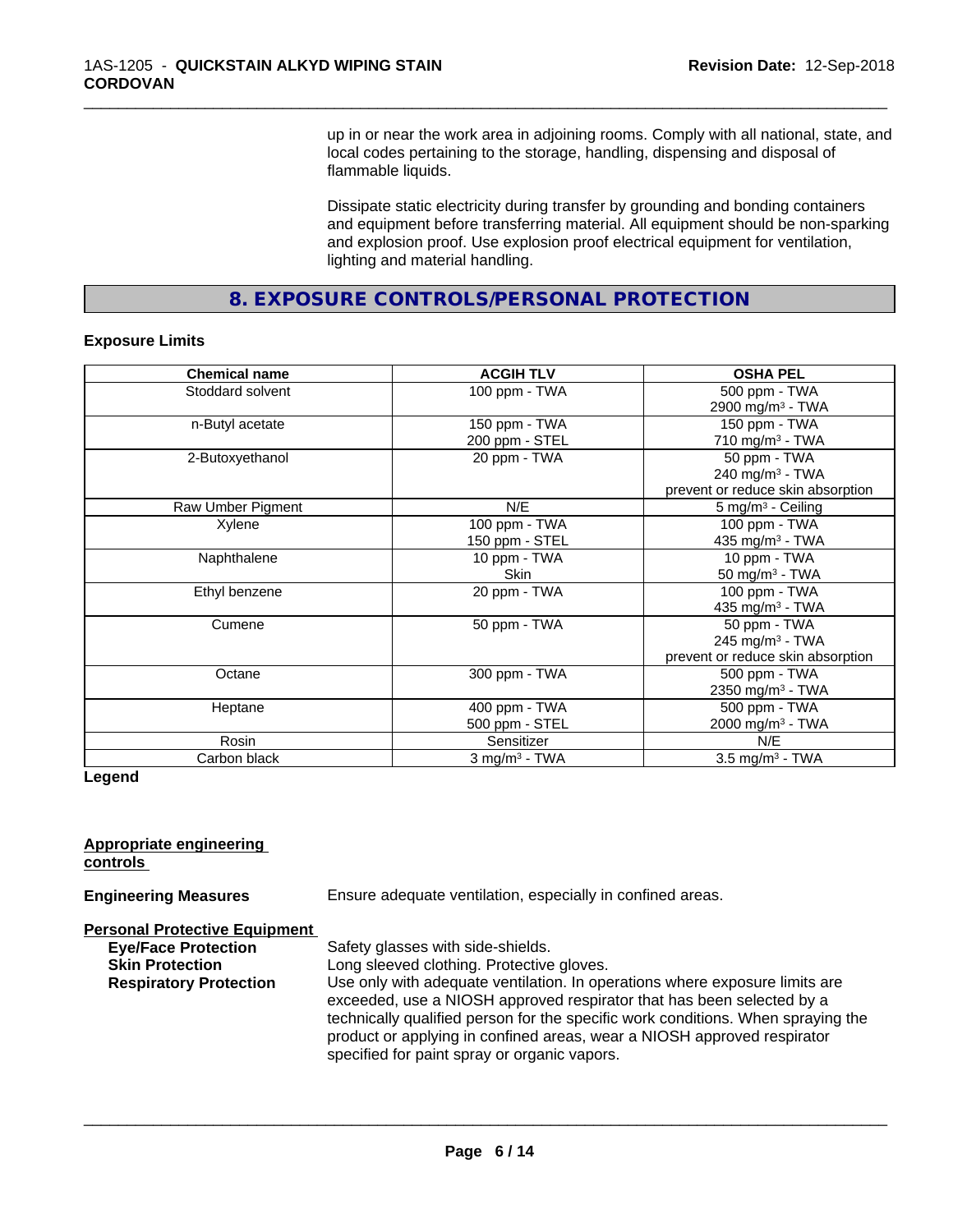**Hygiene Measures** Avoid contact with skin, eyes and clothing. Remove and wash contaminated clothing before re-use. Wash thoroughly after handling.

\_\_\_\_\_\_\_\_\_\_\_\_\_\_\_\_\_\_\_\_\_\_\_\_\_\_\_\_\_\_\_\_\_\_\_\_\_\_\_\_\_\_\_\_\_\_\_\_\_\_\_\_\_\_\_\_\_\_\_\_\_\_\_\_\_\_\_\_\_\_\_\_\_\_\_\_\_\_\_\_\_\_\_\_\_\_\_\_\_\_\_\_\_

## **9. PHYSICAL AND CHEMICAL PROPERTIES**

**Appearance** liquid **Odor** little or no odor **Odor Threshold**<br> **Density (Ibs/gal)**<br> **Density (Ibs/gal)**<br> **No information available**<br>  $7.5 - 7.9$ **Density (Ibs/gal) Specific Gravity** 0.90 - 0.94 **pH pH**  $\blacksquare$ **Viscosity (cps)** No information available<br> **Solubility(ies)** No information available **Solubility(ies)**<br> **No information available**<br> **Water solubility**<br> **Water solubility Evaporation Rate Conservation Rate** No information available<br> **Vapor pressure @20 °C (kPa)** No information available **Vapor** pressure @20 °C (kPa) **Vapor density Vapor** density **Wt. % Solids** 35 - 45 **Vol. % Solids** 30 - 40 **Wt. % Volatiles Vol. % Volatiles** 60 - 70 **VOC Regulatory Limit (g/L)** <550 **Boiling Point (°F)** 240 **Boiling Point (°C)** 115<br> **Preezing Point (°F)** No i **Freezing Point (°C)** No information available **Flash Point (°F)** 59.0<br> **Flash Point (°C)** 59.0<br> **Flash Point (°C)** 59.0 **Flash Point (°C)** 15.0 **Method** PMCC **Flammability (solid, gas)** Not applicable and the solution of the solution of the solution of the solution of the solution of the solution of the solution of the solution of the solution of the solution of the solution of **Upper flammability limit: Lower flammability limit:** No information available **Lower** flammability limit: **Autoignition Temperature (°F)**<br> **Autoignition Temperature (°C)** No information available **Autoignition Temperature (°C) Decomposition Temperature (°F)**<br> **Decomposition Temperature (°C)** Moinformation available **Decomposition Temperature (°C)**<br>Partition coefficient

**No information available Freezing Point (°F)** No information available **No information available** 

# **10. STABILITY AND REACTIVITY**

| <b>Reactivity</b>             | No data available                                                                                                         |
|-------------------------------|---------------------------------------------------------------------------------------------------------------------------|
| <b>Chemical Stability</b>     | Stable under normal conditions. Hazardous polymerisation<br>does not occur.                                               |
| <b>Conditions to avoid</b>    | Keep away from open flames, hot surfaces, static<br>electricity and sources of ignition. Sparks. Elevated<br>temperature. |
| <b>Incompatible Materials</b> | Incompatible with strong acids and bases and strong<br>oxidizing agents.                                                  |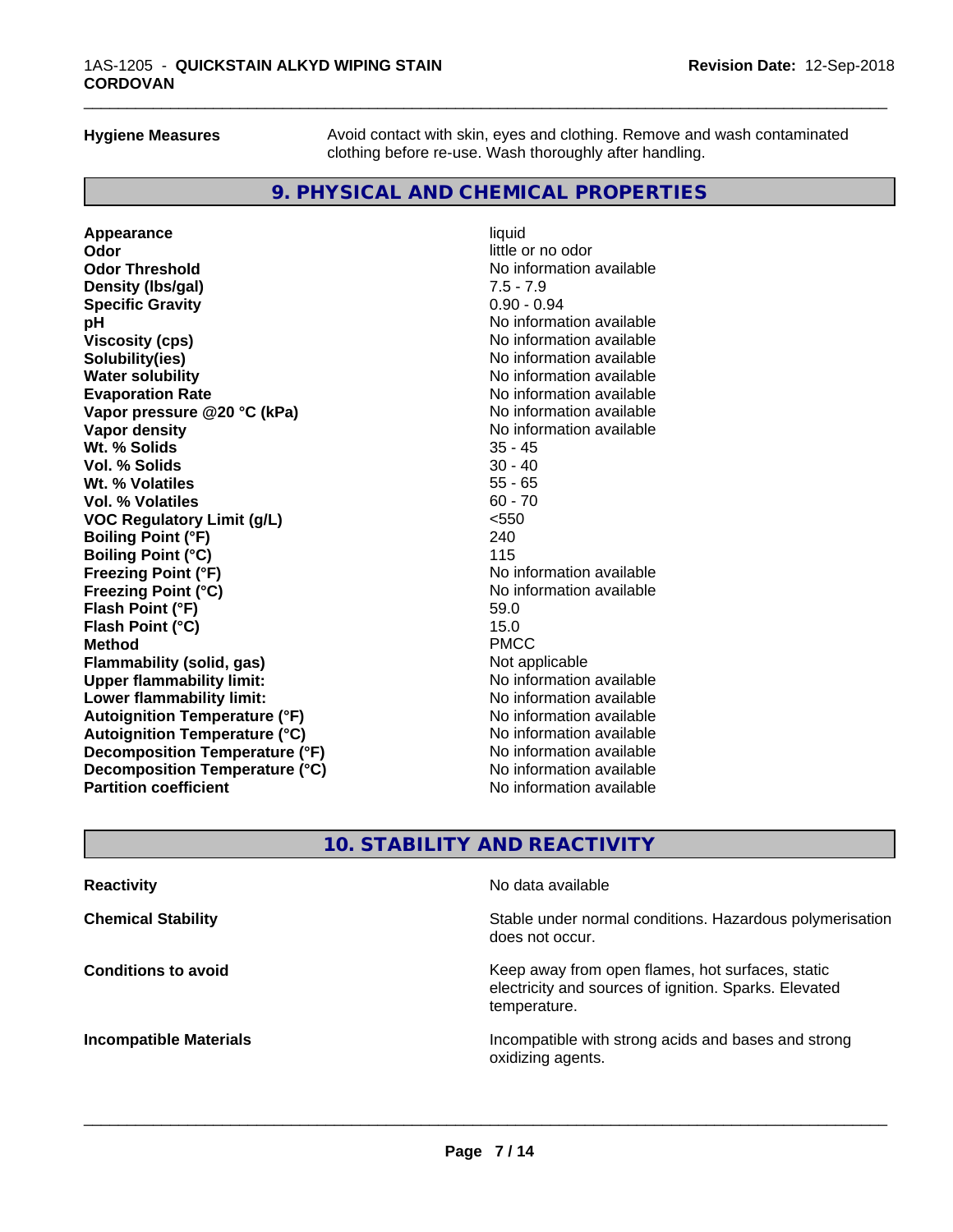**Hazardous Decomposition Products** Thermal decomposition can lead to release of irritating gases and vapors.

## **Possibility of hazardous reactions** None under normal conditions of use.

**11. TOXICOLOGICAL INFORMATION**

\_\_\_\_\_\_\_\_\_\_\_\_\_\_\_\_\_\_\_\_\_\_\_\_\_\_\_\_\_\_\_\_\_\_\_\_\_\_\_\_\_\_\_\_\_\_\_\_\_\_\_\_\_\_\_\_\_\_\_\_\_\_\_\_\_\_\_\_\_\_\_\_\_\_\_\_\_\_\_\_\_\_\_\_\_\_\_\_\_\_\_\_\_

| <b>Product Information</b>               |                                                                                                                                                                                                                                                               |
|------------------------------------------|---------------------------------------------------------------------------------------------------------------------------------------------------------------------------------------------------------------------------------------------------------------|
| Information on likely routes of exposure |                                                                                                                                                                                                                                                               |
| <b>Principal Routes of Exposure</b>      | Eye contact, skin contact and inhalation.                                                                                                                                                                                                                     |
| <b>Acute Toxicity</b>                    |                                                                                                                                                                                                                                                               |
| <b>Product Information</b>               | Repeated or prolonged exposure to organic solvents may lead to permanent brain<br>and nervous system damage. Intentional misuse by deliberately concentrating and<br>inhaling vapors may be harmful or fatal.                                                 |
|                                          | Symptoms related to the physical, chemical and toxicological characteristics                                                                                                                                                                                  |
| <b>Symptoms</b>                          | No information available                                                                                                                                                                                                                                      |
|                                          | Delayed and immediate effects as well as chronic effects from short and long-term exposure                                                                                                                                                                    |
| Eye contact                              | Contact with eyes may cause irritation.                                                                                                                                                                                                                       |
| <b>Skin contact</b>                      | May cause skin irritation and/or dermatitis. Prolonged skin contact may defat the<br>skin and produce dermatitis.                                                                                                                                             |
| Ingestion                                | Harmful if swallowed. Ingestion may cause irritation to mucous membranes. Small<br>amounts of this product aspirated into the respiratory system during ingestion or<br>vomiting may cause mild to severe pulmonary injury, possibly progressing to<br>death. |
| <b>Inhalation</b>                        | Harmful by inhalation. High vapor / aerosol concentrations are irritating to the<br>eyes, nose, throat and lungs and may cause headaches, dizziness, drowsiness,<br>unconsciousness, and other central nervous system effects.                                |
| <b>Sensitization</b>                     | May cause an allergic skin reaction                                                                                                                                                                                                                           |
| <b>Neurological Effects</b>              | No information available.                                                                                                                                                                                                                                     |
| <b>Mutagenic Effects</b>                 | No information available.                                                                                                                                                                                                                                     |
| <b>Reproductive Effects</b>              | Possible risk of impaired fertility. Possible risk of harm to the unborn child.                                                                                                                                                                               |
| <b>Developmental Effects</b>             | No information available.                                                                                                                                                                                                                                     |
| <b>Target organ effects</b>              | No information available.                                                                                                                                                                                                                                     |
| <b>STOT - repeated exposure</b>          | Causes damage to organs through prolonged or repeated exposure if inhaled.<br>May cause disorder and damage to the. Central nervous system. Causes damage<br>to organs through prolonged or repeated exposure.                                                |
| <b>STOT - single exposure</b>            | May cause disorder and damage to the. Respiratory system. Central nervous<br>system.                                                                                                                                                                          |
| Other adverse effects                    | No information available.                                                                                                                                                                                                                                     |
| <b>Aspiration Hazard</b>                 | May be harmful if swallowed and enters airways. Small amounts of this product<br>aspirated into the respiratory system during ingestion or vomiting may cause mild<br>to severe pulmonary injury, possibly progressing to death.                              |

**Numerical measures of toxicity**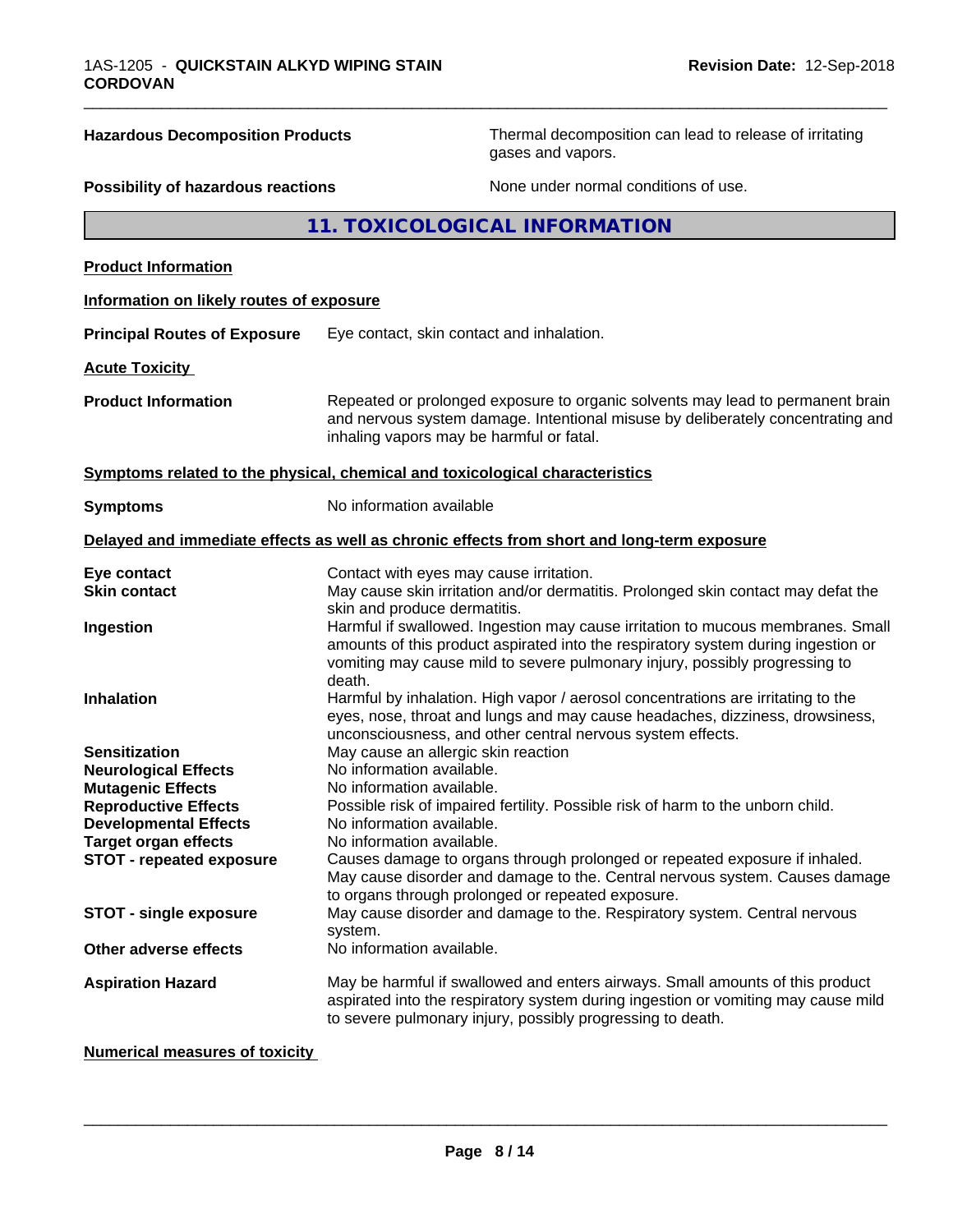## **The following values are calculated based on chapter 3.1 of the GHS document**

\_\_\_\_\_\_\_\_\_\_\_\_\_\_\_\_\_\_\_\_\_\_\_\_\_\_\_\_\_\_\_\_\_\_\_\_\_\_\_\_\_\_\_\_\_\_\_\_\_\_\_\_\_\_\_\_\_\_\_\_\_\_\_\_\_\_\_\_\_\_\_\_\_\_\_\_\_\_\_\_\_\_\_\_\_\_\_\_\_\_\_\_\_

| ATEmix (oral)                        | 6960 mg/kg |
|--------------------------------------|------------|
| <b>ATEmix (dermal)</b>               | 4594 mg/kg |
| <b>ATEmix (inhalation-dust/mist)</b> | 27.5 mg/L  |
| <b>ATEmix (inhalation-vapor)</b>     | 86 mg/L    |

#### **Acute Toxicity Component Information**

Distillates, petroleum, hydrotreated light LD50 Oral: > 5,000 mg/kg (Rat) LD50 Dermal: > 3,000 mg/kg (Rabbit) Solvent naphtha, petroleum, light aromatic LD50 Oral: 8400 mg/kg (Rat) Solvent naphtha (petroleum), heavy aromatic LD50 Dermal: > 2 mL/kg (Rabbit) LC50 Inhalation (Vapor): > 590 mg/m<sup>3</sup> (Rat, 4 hr.) Stoddard solvent LD50 Oral: > 5,000 mg/kg (Rat) LD50 Dermal: > 3160 mg/kg (Rabbit) LC50 Inhalation (Vapor): > 6.1 mg/L (Rat) n-Butyl acetate LD50 Oral: 10768 mg/kg (Rat) LD50 Dermal: > 17600 mg/kg (Rabbit) LC50 Inhalation (Vapor): ppm (Rat, 4 hr.) Sensitization non-sensitizing (guinea pig) 1,2,4-Trimethylbenzene LD50 Oral: 5000 mg/kg (Rat) LC50 Inhalation (Vapor): 18000 mg/m<sup>3</sup> (Rat, 4 hr.) 2-Butoxyethanol LD50 Oral: 470 mg/kg (Rat) LD50 Dermal: 220 mg/kg (Rabbit) LC50 Inhalation (Vapor): 450 ppm (Rat, 4 hr.) Xylene LD50 Oral: 4300 mg/kg (Rat) LD50 Dermal: > 1700 mg/kg (Rabbit) LC50 Inhalation (Vapor): 5000 ppm (Rat, 4 hr.) Naphthalene LD50 Oral: 969 mg/kg (Rat) LD50 Dermal: > 20,000 mg/kg (Rabbit) LC50 Inhalation (Vapor): > 340 mg/m<sup>3</sup> (Rat, 1 hr.) Ethyl benzene LD50 Oral: mg/kg (Rat) LD50 Dermal: > mg/kg (Rabbit) LC50 Inhalation (Vapor): mg/m<sup>3</sup> (Rat, 2 hr.) Cumene LD50 Oral: > 1400 mg/kg (Rat) LD50 Dermal: 12300 µL/kg (Rabbit) LC50 Inhalation (Vapor): 39000 mg/kg (Rat, 4 hr.) Heptane LC50 Inhalation (Vapor): 103000 mg/m<sup>3</sup> (Rat, 4 hr.) Rosin \_\_\_\_\_\_\_\_\_\_\_\_\_\_\_\_\_\_\_\_\_\_\_\_\_\_\_\_\_\_\_\_\_\_\_\_\_\_\_\_\_\_\_\_\_\_\_\_\_\_\_\_\_\_\_\_\_\_\_\_\_\_\_\_\_\_\_\_\_\_\_\_\_\_\_\_\_\_\_\_\_\_\_\_\_\_\_\_\_\_\_\_\_ LD50 Oral: 3.0 mg/kg (Rat)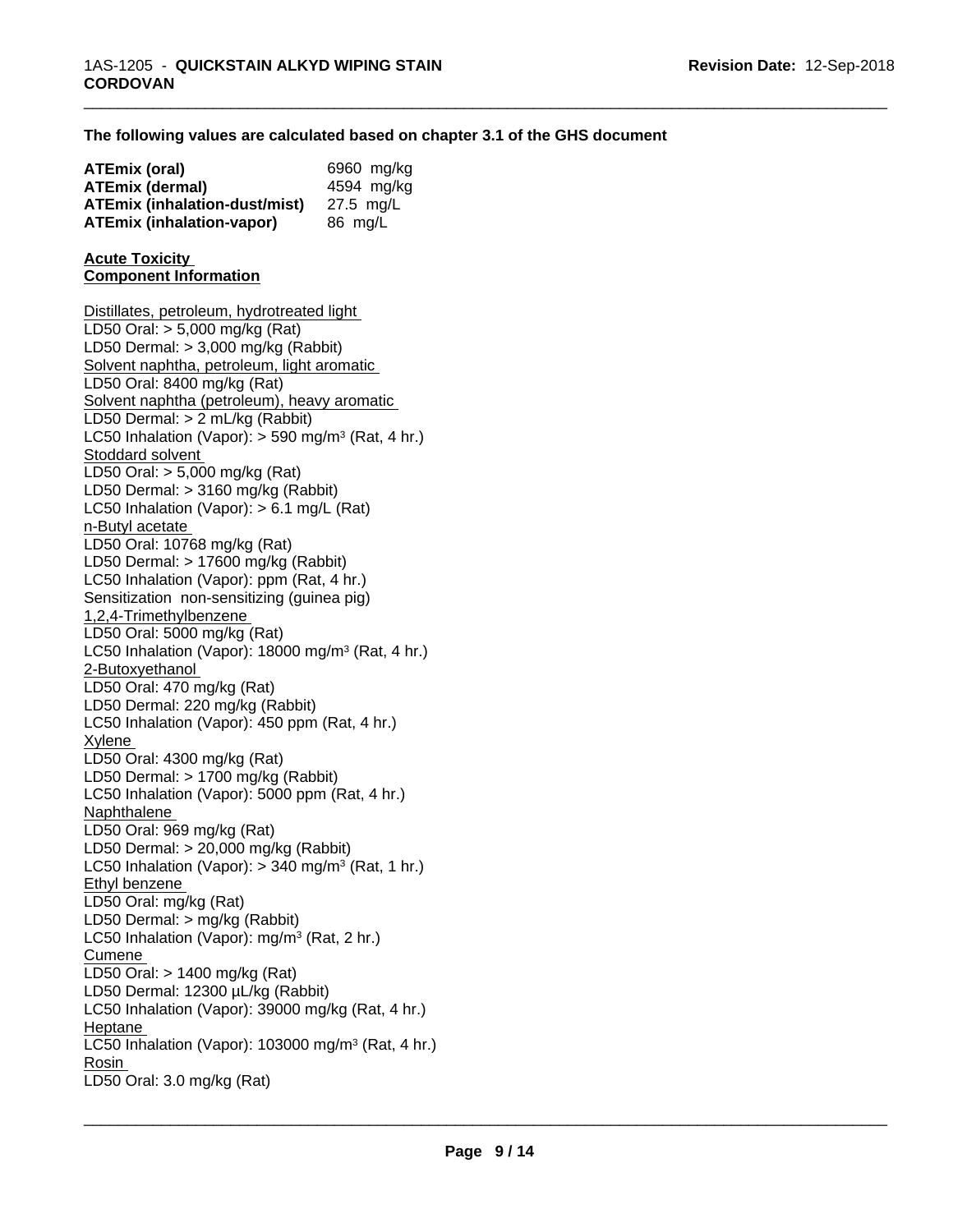LC50 Inhalation (Vapor): 110 mg/m<sup>3</sup> (Rat) Carbon black LD50 Oral: > 15400 mg/kg (Rat) LD50 Dermal: > 3000 mg/kg (Rabbit)

#### **Carcinogenicity**

*The information below indicateswhether each agency has listed any ingredient as a carcinogen:.*

| <b>Chemical name</b> | <b>IARC</b>         | <b>NTP</b>        | <b>OSHA</b> |
|----------------------|---------------------|-------------------|-------------|
|                      | 2B - Possible Human | Reasonably        | Listed      |
| Naphthalene          | Carcinogen          | Anticipated Human |             |
|                      |                     | Carcinogen        |             |
|                      | 2B - Possible Human |                   | Listed      |
| Ethyl benzene        | Carcinogen          |                   |             |
|                      | 2B - Possible Human | Reasonably        | Listed      |
| Cumene               | Carcinogen          | Anticipated Human |             |
|                      |                     | Carcinogen        |             |
|                      | 2B - Possible Human |                   | Listed      |
| Carbon black         | Carcinogen          |                   |             |

\_\_\_\_\_\_\_\_\_\_\_\_\_\_\_\_\_\_\_\_\_\_\_\_\_\_\_\_\_\_\_\_\_\_\_\_\_\_\_\_\_\_\_\_\_\_\_\_\_\_\_\_\_\_\_\_\_\_\_\_\_\_\_\_\_\_\_\_\_\_\_\_\_\_\_\_\_\_\_\_\_\_\_\_\_\_\_\_\_\_\_\_\_

#### **Legend**

IARC - International Agency for Research on Cancer

NTP - National Toxicity Program

OSHA - Occupational Safety & Health Administration

## **12. ECOLOGICAL INFORMATION**

## **Ecotoxicity Effects**

The environmental impact of this product has not been fully investigated.

## **Product Information**

### **Acute Toxicity to Fish**

No information available

## **Acute Toxicity to Aquatic Invertebrates**

No information available

### **Acute Toxicity to Aquatic Plants**

No information available

### **Persistence / Degradability**

No information available.

#### **Bioaccumulation**

There is no data for this product.

### **Mobility in Environmental Media**

No information available.

### **Ozone**

Not applicable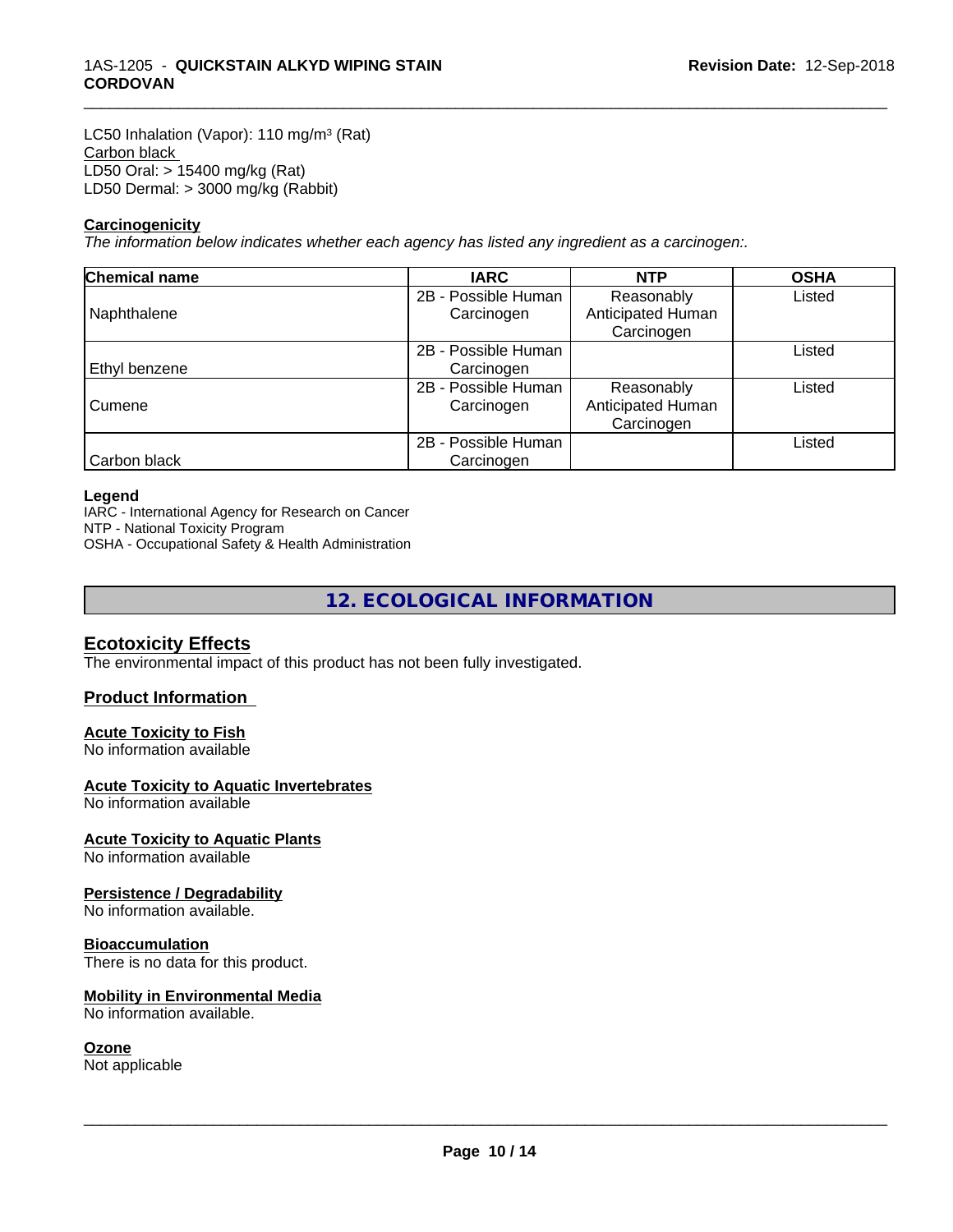## **Component Information**

## **Acute Toxicity to Fish**

No information available n-Butyl acetate LC50: 18 mg/L (Fathead Minnow - 96 hr.) 2-Butoxyethanol LC50: 1490 mg/L (Bluegill sunfish - 96 hr.) Xylene LC50: 13.5 mg/L (Rainbow Trout - 96 hr.) Ethyl benzene LC50: 12.1 mg/L (Fathead Minnow - 96 hr.)

## **Acute Toxicity to Aquatic Invertebrates**

No information available n-Butyl acetate EC50: 72.8 mg/L (Daphnia magna - 48 hr.) Ethyl benzene EC50: 1.8 mg/L (Daphnia magna - 48 hr.)

### **Acute Toxicity to Aquatic Plants**

No information available n-Butyl acetate EC50: 674.7 mg/L (Green algae (Scenedesmus subspicatus), 72 hrs.) Ethyl benzene EC50: 4.6 mg/L (Green algae (Scenedesmus subspicatus), 72 hrs.)

## **13. DISPOSAL CONSIDERATIONS**

\_\_\_\_\_\_\_\_\_\_\_\_\_\_\_\_\_\_\_\_\_\_\_\_\_\_\_\_\_\_\_\_\_\_\_\_\_\_\_\_\_\_\_\_\_\_\_\_\_\_\_\_\_\_\_\_\_\_\_\_\_\_\_\_\_\_\_\_\_\_\_\_\_\_\_\_\_\_\_\_\_\_\_\_\_\_\_\_\_\_\_\_\_

| <b>Waste Disposal Method</b>   | Dispose of in accordance with federal, state, and local regulations. Local<br>requirements may vary, consult your sanitation department or state-designated<br>environmental protection agency for more disposal options. |
|--------------------------------|---------------------------------------------------------------------------------------------------------------------------------------------------------------------------------------------------------------------------|
| <b>Empty Container Warning</b> | Emptied containers may retain product residue. Follow label warnings even after<br>container is emptied. Residual vapors may explode on ignition.                                                                         |

## **14. TRANSPORT INFORMATION**

| <b>DOT</b><br><b>Proper Shipping Name</b><br><b>Hazard class</b><br>UN-No.<br><b>Packing Group</b><br><b>Description</b> | <b>PAINT</b><br>3<br>UN1263<br>Ш<br>UN1263, PAINT, 3, II |
|--------------------------------------------------------------------------------------------------------------------------|----------------------------------------------------------|
| <b>ICAO / IATA</b>                                                                                                       | Contact the preparer for further information.            |
| <b>IMDG/IMO</b>                                                                                                          | Contact the preparer for further information.            |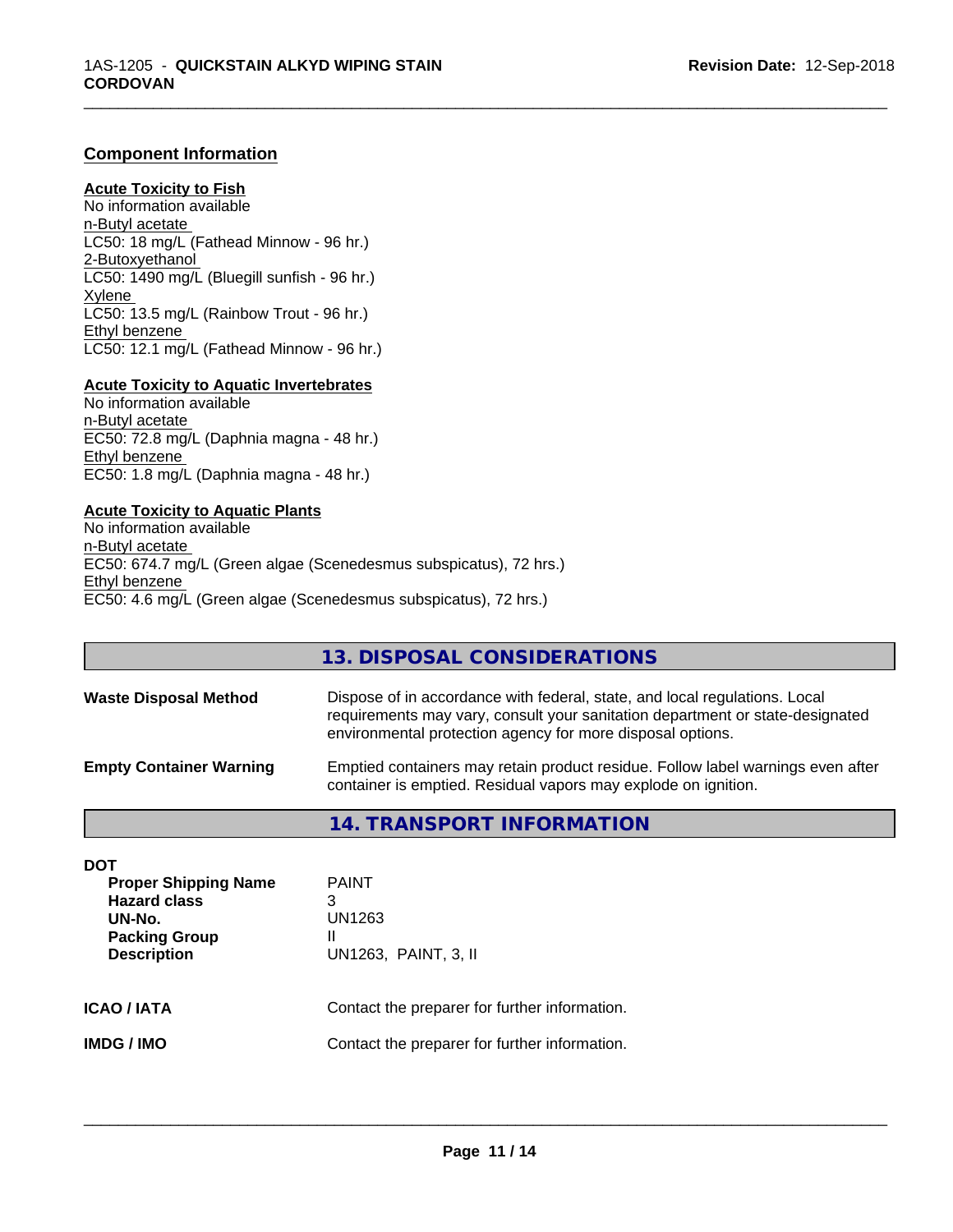# **15. REGULATORY INFORMATION**

\_\_\_\_\_\_\_\_\_\_\_\_\_\_\_\_\_\_\_\_\_\_\_\_\_\_\_\_\_\_\_\_\_\_\_\_\_\_\_\_\_\_\_\_\_\_\_\_\_\_\_\_\_\_\_\_\_\_\_\_\_\_\_\_\_\_\_\_\_\_\_\_\_\_\_\_\_\_\_\_\_\_\_\_\_\_\_\_\_\_\_\_\_

## **International Inventories**

| <b>TSCA: United States</b> | Yes - All components are listed or exempt. |
|----------------------------|--------------------------------------------|
| <b>DSL: Canada</b>         | Yes - All components are listed or exempt. |

## **Federal Regulations**

#### **SARA 311/312 hazardous categorization**

| Acute health hazard               | Yes |
|-----------------------------------|-----|
| Chronic Health Hazard             | Yes |
| Fire hazard                       | Yes |
| Sudden release of pressure hazard | Nο  |
| Reactive Hazard                   | Nο  |

## **SARA 313**

Section 313 of Title III of the Superfund Amendments and Reauthorization Act of 1986 (SARA). This product contains a chemical or chemicals which are subject to the reporting requirements of the Act and Title 40 of the Code of Federal Regulations, Part 372:

| <b>Chemical name</b>   | CAS No.        | Weight-% | <b>CERCLA/SARA 313</b><br>(de minimis concentration) |
|------------------------|----------------|----------|------------------------------------------------------|
| 1,2,4-Trimethylbenzene | 95-63-6        |          | 1.0                                                  |
| 2-Butoxyethanol        | 111-76-2       |          | 1.0                                                  |
| Raw Umber Pigment      | 12713-03-0     |          | 1.0                                                  |
| Xylene                 | 1330-20-7      |          | 1.0                                                  |
| Naphthalene            | $91 - 20 - 3$  |          | 0.1                                                  |
| Ethyl benzene          | $100 - 41 - 4$ | 0.5      | 0.1                                                  |

## **Clean Air Act,Section 112 Hazardous Air Pollutants (HAPs) (see 40 CFR 61)**

This product contains the following HAPs:

| <b>Chemical name</b> | CAS No.        | Weight-% | <b>Hazardous Air Pollutant</b><br>(HAP) |
|----------------------|----------------|----------|-----------------------------------------|
| Raw Umber Pigment    | 12713-03-0     |          | Listed                                  |
| Xvlene               | 1330-20-7      | b        | Listed                                  |
| Naphthalene          | $91 - 20 - 3$  |          | Listed                                  |
| Ethyl benzene        | $100 - 41 - 4$ | 0.5      | Listed                                  |
| Cumene               | 98-82-8        | 0.5      | Listed                                  |

## **US State Regulations**

## **California Proposition 65**

**AN** WARNING: Cancer and Reproductive Harm– www.P65warnings.ca.gov

| <b>State</b><br>·Know<br>Right-to-K |                   |                              |              |
|-------------------------------------|-------------------|------------------------------|--------------|
| <b>Chemical name</b>                | Massacr<br>แนวဗแว | <b>Jerse</b> v<br><b>Nev</b> | Pennsvlvania |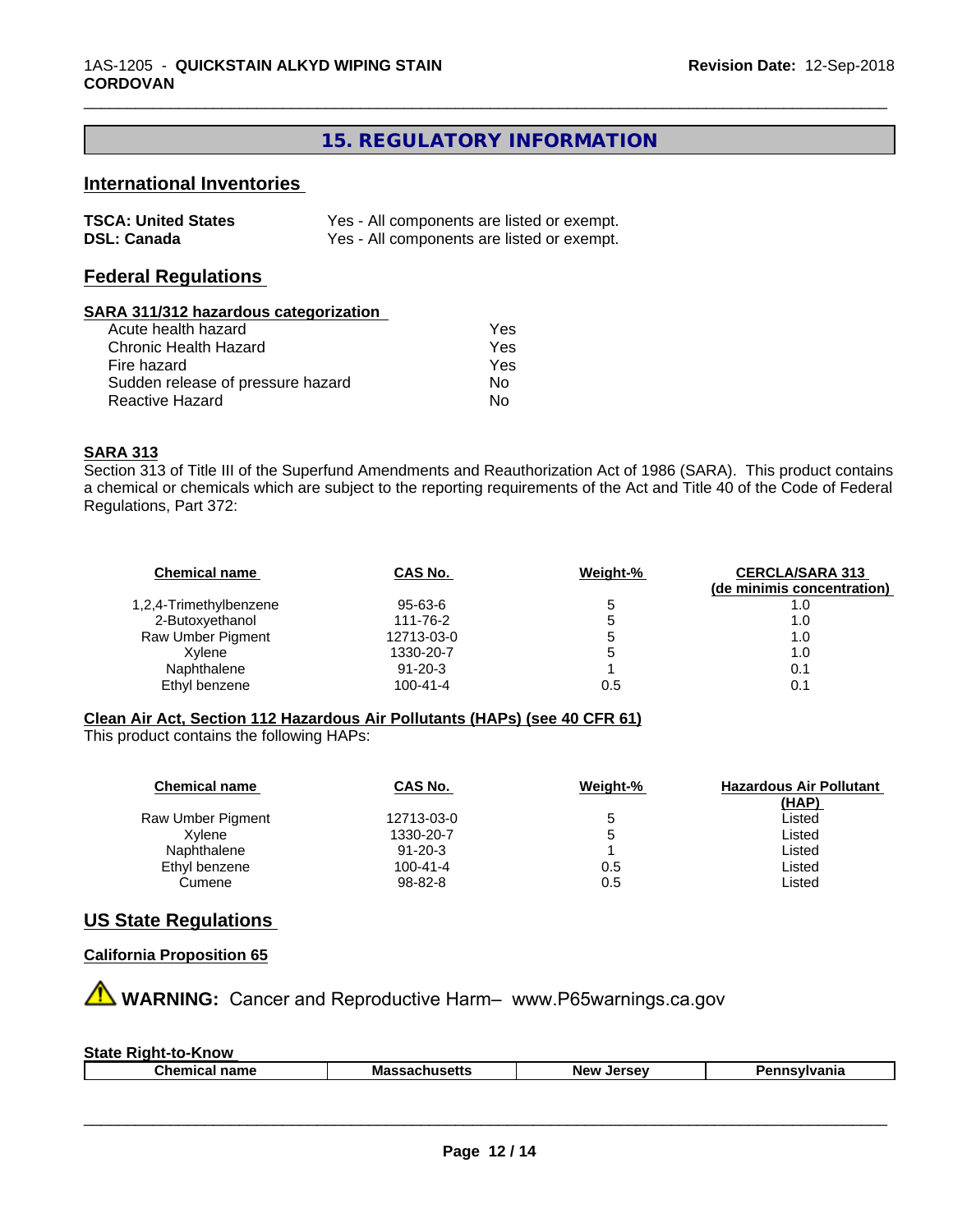## 1AS-1205 - **QUICKSTAIN ALKYD WIPING STAIN CORDOVAN**

| Linseed oil            |  |  |
|------------------------|--|--|
| Stoddard solvent       |  |  |
| n-Butyl acetate        |  |  |
| 1,2,4-Trimethylbenzene |  |  |
| 2-Butoxyethanol        |  |  |
| Raw Umber Pigment      |  |  |
| Xylene                 |  |  |
| Carbon black           |  |  |

\_\_\_\_\_\_\_\_\_\_\_\_\_\_\_\_\_\_\_\_\_\_\_\_\_\_\_\_\_\_\_\_\_\_\_\_\_\_\_\_\_\_\_\_\_\_\_\_\_\_\_\_\_\_\_\_\_\_\_\_\_\_\_\_\_\_\_\_\_\_\_\_\_\_\_\_\_\_\_\_\_\_\_\_\_\_\_\_\_\_\_\_\_

#### **Legend**

X - Listed

# **16. OTHER INFORMATION**

| HMIS | Health: $1^*$ | <b>Flammability: 3</b> | <b>Reactivity: 0</b> | PPE: - |
|------|---------------|------------------------|----------------------|--------|
|      |               |                        |                      |        |

#### **HMIS Legend**

- 0 Minimal Hazard
- 1 Slight Hazard
- 2 Moderate Hazard
- 3 Serious Hazard
- 4 Severe Hazard
- Chronic Hazard
- X Consult your supervisor or S.O.P. for "Special" handling instructions.

*Note: The PPE rating has intentionally been left blank. Choose appropriate PPE that will protect employees from the hazards the material will present under the actual normal conditions of use.*

*Caution: HMISÒ ratings are based on a 0-4 rating scale, with 0 representing minimal hazards or risks, and 4 representing significant hazards or risks. Although HMISÒ ratings are not required on MSDSs under 29 CFR 1910.1200, the preparer, has chosen to provide them. HMISÒ ratings are to be used only in conjunction with a fully implemented HMISÒ program by workers who have received appropriate HMISÒ training. HMISÒ is a registered trade and service mark of the NPCA. HMISÒ materials may be purchased exclusively from J. J. Keller (800) 327-6868.*

 **WARNING!** If you scrape, sand, or remove old paint, you may release lead dust. LEAD IS TOXIC. EXPOSURE TO LEAD DUST CAN CAUSE SERIOUS ILLNESS, SUCH AS BRAIN DAMAGE, ESPECIALLY IN CHILDREN. PREGNANT WOMEN SHOULD ALSO AVOID EXPOSURE. Wear a NIOSH approved respirator to control lead exposure. Clean up carefully with a HEPA vacuum and a wet mop. Before you start, find out how to protect yourself and your family by contacting the National Lead Information Hotline at 1-800-424-LEAD or log on to www.epa.gov/lead.

| <b>Prepared By</b>                               | <b>Product Stewardship Department</b><br>Benjamin Moore & Co.<br>101 Paragon Drive<br>Montvale, NJ 07645<br>800-225-5554 |  |
|--------------------------------------------------|--------------------------------------------------------------------------------------------------------------------------|--|
| <b>Revision Date:</b><br><b>Revision Summary</b> | 12-Sep-2018<br>Not available                                                                                             |  |

Disclaimer

The information contained herein is presented in good faith and believed to be accurate as of the effective date shown above. This information is furnished without warranty of any kind. Employers should use this information only as a **supplement to other information gathered by them and must make independent determination of suitability and**